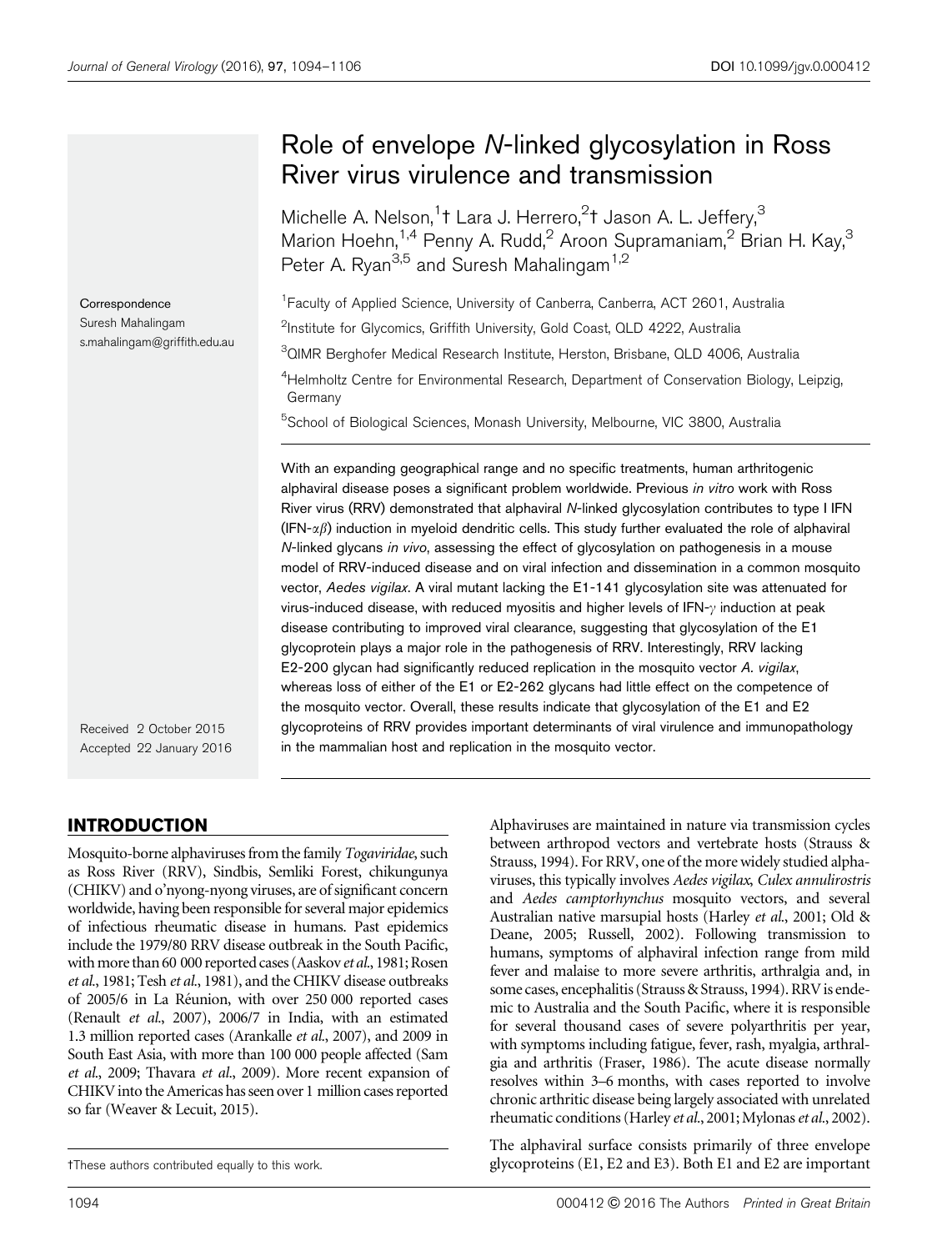for viral infection, with E1 containing a fusion domain that is thought to be involved with host cell membrane penetration (Garoff et al., 1980; Rice & Strauss, 1981), and E2 containing major epitopes targeted by neutralizing antibodies and regions involved with host cell receptor recognition (Dalrymple et al., 1976; Smith et al., 1995; Strauss & Strauss, 1994). The smaller E3 only remains associated in some alphaviruses, such as Semliki Forest virus (Garoff et al., 1974).

Alphaviral envelope glycoproteins contain several N-linked glycosylation sites, the specific number and location of which differ slightly between viruses. The type of attached carbohydrate can also differ, depending on the particular virus and host cell type and growth state (Hakimi & Atkinson, 1980; Hsieh et al., 1983; Keegstra et al., 1975; Mayne et al., 1985). In vertebrate cells, high-mannose carbohydrate chains are added to all N-linked glycosylation sites within the lumen of the rough endoplasmic reticulum, with further modification to complex chains occurring within the Golgi apparatus, resulting in the presence of a mixture of simple and complex carbohydrates (Hsieh et al., 1983). In contrast, in insect cells, the lack of processing enzymes results in all glycosylation sites containing simple chains, either high-mannose or pauci-mannose (Butters et al., 1981; Hsieh & Robbins, 1984). RRV contains three glycosylation sites (residues E1-141, E2-200 and E2-262). The predominant glycan at each RRV glycosylation site has been determined, with mammalian-derived RRV found to contain a highmannose or hybrid glycan at E2-200 and complex glycans at E1-141 and E2-262, and mosquito-derived RRV found to contain a pauci-mannose glycan at E1-141 and high-mannose at both E2-200 and E2-262 (Shabman et al., 2008).

Several studies have identified a potential role for alphaviral N-linked glycosylation in a number of processes, including glycoprotein processing and trafficking (Leavitt et al., 1977; McDowell et al., 1987; Schlesinger et al., 1985), replication (Knight et al., 2009; Leavitt et al., 1977; Shabman et al., 2008), infectivity (Klimstra et al., 2003), host cell interactions (Knight et al., 2009) and induction of host cell antiviral responses (Davis et al., 1987; Shabman et al., 2007; Shabman et al., 2008). The type of attached carbohydrate is also important, with differences in structure found to alter function. For example, viruses containing high-mannose N-linked glycans have enhanced infectivity and are poor inducers of type I IFN, whereas those containing complex N-linked glycans have reduced infectivity and promote high-level type I IFN induction (Klimstra et al., 2003; Shabman et al., 2007, 2008) In this study, we further examine the role of N-linked glycosylation in alphavirus replication, infection and transmission, using a panel of RRV mutant viruses, each lacking one of the three viral envelope N-linked glycosylation sites.

### RESULTS

#### Mutant virus replication in mammalian and mosquito cells in vitro

To determine if loss of a single glycosylation site affects RRV replication in either mammalian or mosquito cells, viral replication was examined in Vero and C6/36 cells. Virus lacking the E1 glycan grew less well than WT virus in mammalian cells, reaching significantly lower titres (Fig. 1a). In contrast, no differences in viral replication were seen for viruses lacking either of the E2 glycans compared with WT virus, except at 4 h post-infection (p.i.), when E2-N262Q was found to have significantly lower titres. When grown in mosquito cells, all three mutant viruses initially grew to higher titres than WT virus; however, no significant differences in viral titre were seen from 12 h p.i. (Fig. 1b).

To assess if the origin of the virus could have any effect on the rate of viral replication, WT and mutant viruses were propagated using mosquito cell culture (C6/36 cells), and replication of the resultant mosquito-derived viruses was examined in Vero and C6/36 cells. In both cell lines, results were similar to that seen for mammalian cell-derived virus, with virus lacking the E1 glycan growing to significantly lower titres in Vero cells after 12 h p.i. than WT virus (Fig. 1c), and all mutant viruses showing significantly higher initial titres in C6/36 cells than WT virus up to 6 h p.i., after which no differences were seen (Fig. 1d). Early replication in Vero cells, however, deviated from what was seen for the mammalian cell-derived virus, with all mutant viruses showing significantly higher titres up to 6 h p.i. than WT virus, differences immediately following the attachment phase being the most significant. In addition, viruses lacking either of the E2 glycans were also seen to have significantly lower titres at 48 h p.i. than WT virus (Fig. 1c).

#### RRV-induced disease severity in vivo is reduced in the absence of the E1 glycan

To assess the role of envelope glycans in RRV disease, C57BL/6 mice were infected with  $10^4$  p.f.u. WT or mutant RRV and monitored for disease signs. Mice infected with WT RRV developed severe disease signs, with a significant reduction in weight gain compared with mock-infected mice (Fig. 2). Similar, although slightly less severe, disease progression was seen for mice infected with RRV lacking either of the two E2 glycans. No significant differences in either clinical disease signs or weight gain were seen as compared with WT RRV-infected mice, except for mice infected with E2-N262Q, where the decrease in severity of disease signs was significant at days 6 and 7 p.i. (Fig. 2). In contrast, mice infected with RRV lacking the E1 glycan developed significantly less severe disease signs than those infected with WT RRV and gained weight at a similar rate to the mock-infected controls, with significantly higher weight gain than T48-infected mice by 8 days p.i. In addition to an overall decrease in disease severity, disease recovery occurred earlier in E1-N141Q-infected mice, with mice moving into the recovery phase by 10 days p.i. (Fig. 2a).

#### Viral clearance in vivo is increased in the absence of the E1 glycan

To determine if the reduction in disease severity seen in the absence of the E1 glycan corresponded with a reduction in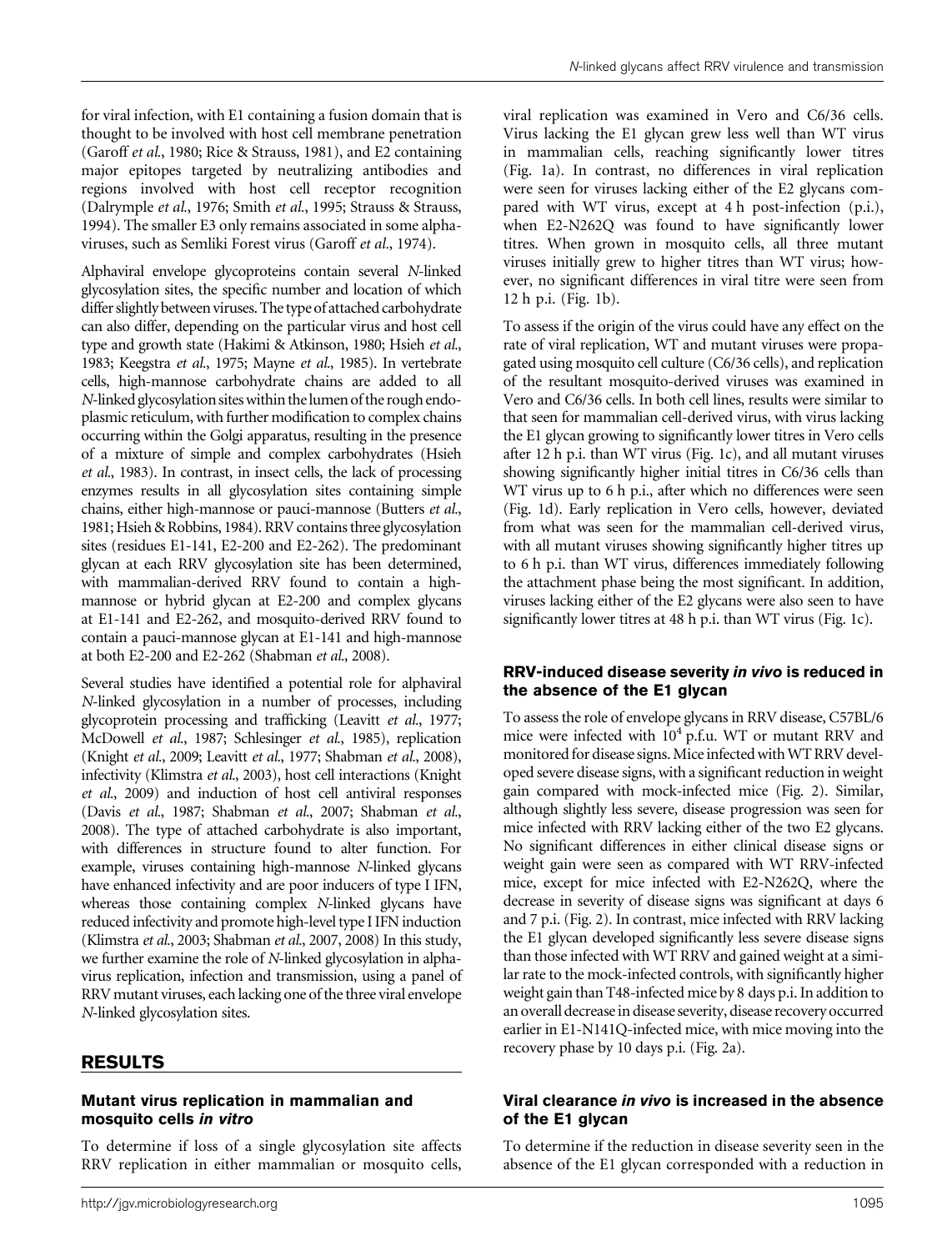

Fig. 1. Effect of viral envelope glycosylation loss on virus replication in mammalian and mosquito cells. Both Vero-derived (a, b) and C6/36-derived (c, d) WT and mutant viruses were used to infect Vero (a, c) and C6/36 (b, d) cells at an m.o.i. of 0.1; replication was measured by plaque assay. Replication curves are shown, with data points representing mean +  $SE$  for three independent samples. Compared with WT RRV: \*E1-N141Q, ^E2-N200Q or <sup>#</sup>E2-N262Q titres were significantly lower, while  $^{\Delta}$ E1-N141Q, E2-N200Q and E2-N262Q titres were all significantly higher, or  $^{\triangledown}$ E1-N141Q and E2-N262Q titres were significantly higher ( $P<$ 0.05, using a two-way ANOVA followed by a Bonferroni post-test).

viral load, C57BL/6 mice were infected with  $10^4$  p.f.u. WT or E1-N141Q RRV and sacrificed at 1, 3, 5 and 10 days p.i. Serum, quadriceps muscle and ankle joint were isolated and assayed for viral titre. The loss of the E1 glycan significantly increased the rate of viral clearance in the serum (Fig. 3a). Viral replication peaked at 1 day p.i. in mice infected with either WT RRV or RRV lacking the E1 glycan, with no significant differences seen between titres. At 3 days p.i., viral titres were significantly lower in mice infected with RRV lacking the E1 glycan than in those infected with WT virus; however, both forms of RRV were completely cleared by 5 days p.i. Viral replication and clearance showed similar trends in both the quadriceps muscle and ankle joint, with an increased rate of viral clearance in mice infected with RRV lacking the E1 glycan. In the quadriceps muscle, an increased rate of viral clearance was seen in E1-N141Q-infected mice from 3 days p.i.; however, this was only significant at 5 days p.i. (Fig. 3b). In contrast, no differences in viral titre were seen in the ankle joint until 10 days p.i., at which point viral titres were significantly lower in mice infected with RRV lacking the E1 glycan (Fig. 3c).

#### RRV-induced inflammation and tissue damage is reduced in the absence of the E1 glycan

Severe inflammation of the quadriceps muscle is associated with RRV disease in C57BL/6 mice (Morrison et al., 2006). To determine if loss of viral envelope glycans alters the level of inflammation and tissue damage caused by RRV, C57BL/6 mice were infected with  $10^4$  p.f.u. WT or mutant RRV, and quadriceps muscle tissue was collected at 10 days p.i., sectioned and stained with haematoxylin and eosin (H&E). Mice infected with WT RRV and RRV lacking either of the E2 glycans all showed a similar level of inflammation, with widespread muscle tissue damage and extensive infiltration of inflammatory cells (Fig. 4b, d–f). In contrast, inflammation was much less severe in mice infected with RRV lacking the E1 glycan, with less damage and fewer inflammatory infiltrates in the quadriceps muscle tissue (Fig. 4c, f). No inflammation was seen for mock-infected mice (Fig. 4a).

In order to further characterize the role of viral N-linked glycans on both lymphoid and myeloid infiltrating cells, we analysed the cell populations in the quadriceps muscles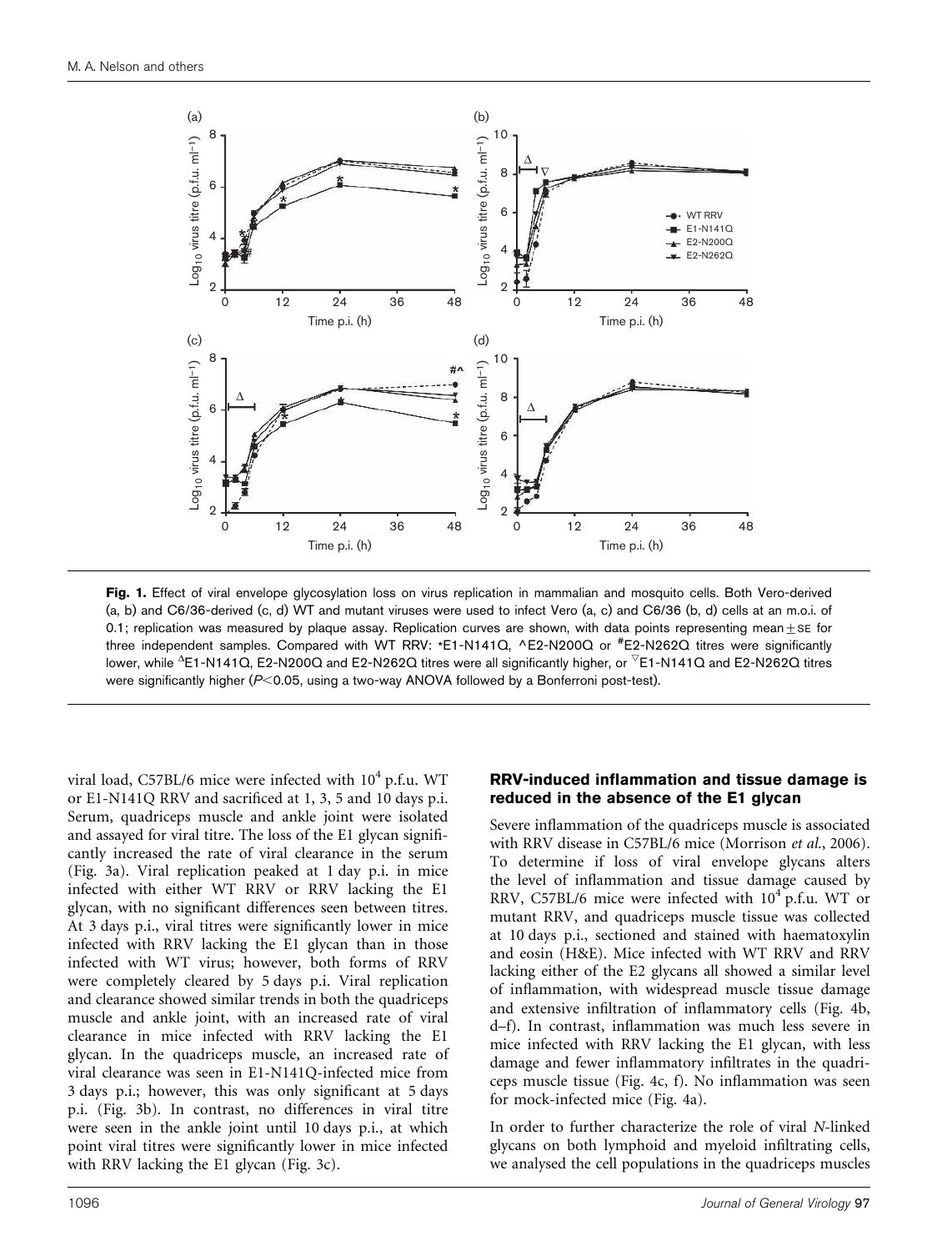

Fig. 2. Effect of viral envelope glycosylation loss on disease progression in vivo. C57BL/6 mice, 21 days old, were infected subcutaneously with  $10^4$  p.f.u. WT or mutant RRV, or mock-infected with PBS, and disease progression was monitored daily. (a) Clinical disease signs were scored according to the following scale: 0, no disease signs; 1, ruffled fur; 2, very mild hind-limb weakness; 3, mild hind-limb weakness; 4, moderate hind-limb weakness and dragging of hind-limbs; 5, severe hindlimb weakness/dragging; 6, complete loss of hind-limb function; 7, moribund; and 8, death. Data points represent mean  $+$  SE for four to six mice. Compared with WT-infected mice,  $P<0.05$ for \*E1-N141Q or # E2-N262Q-infected mice, using a Mann– Whitney test. (b) Weight gain shown as a percentage of starting body weight. Data points represent mean $+$ SE for four to six mice and are representative of three independent experiments.  $*P$ <0.05 for mice infected with E1-N141Q when compared with WT-infected mice using a two-way ANOVA followed by a Bonferroni post-test.

at day 10 p.i. by flow cytometry. The absence of the E1 glycan uniformly reduced the numbers of all  $CD45<sup>+</sup>$ infiltrating leukocytes, including reductions  $(P<0.05)$  in the inflammatory monocyte, neutrophil and NK cell populations (Fig. 5) corresponding to an overall reduction in percentage population compared with total leukocytes (data not shown). While absence of the E1 glycan also reduced T-cell numbers, this reduction was not statistically significant. Interestingly, whereas the E1-N141Q mutant



Fig. 3. RRV is cleared more rapidly *in vivo* in the absence of the E1 glycan. C57BL/6 mice, 21 days old, were infected subcutaneously with  $10^4$  p.f.u. WT or E1-N141Q RRV. At days 1, 3, 5 and 10 p.i., the serum (a), quadriceps muscle (b) and ankle joint (c) were harvested, and the amount of virus present was determined by plaque assay. Data points represent mean  $+$  se of at least four mice.  $*P<0.05$  using a two-way ANOVA followed by a Bonferroni post-test.

showed a decrease in the total NK cell populations  $(P<0.05)$ , the corresponding decrease in CD45<sup>+</sup> cells resulted in an alteration of the NK cell to total cell ratio, resulting in an increase in the overall percentage of NK cells in the quadriceps muscle (data not shown). The absence of either E2 glycan had no significant effect on the numbers of infiltrating immune cells, with the exception of the E2-N200Q mutant, which showed a significant increase in overall T-cell numbers. Despite this, there was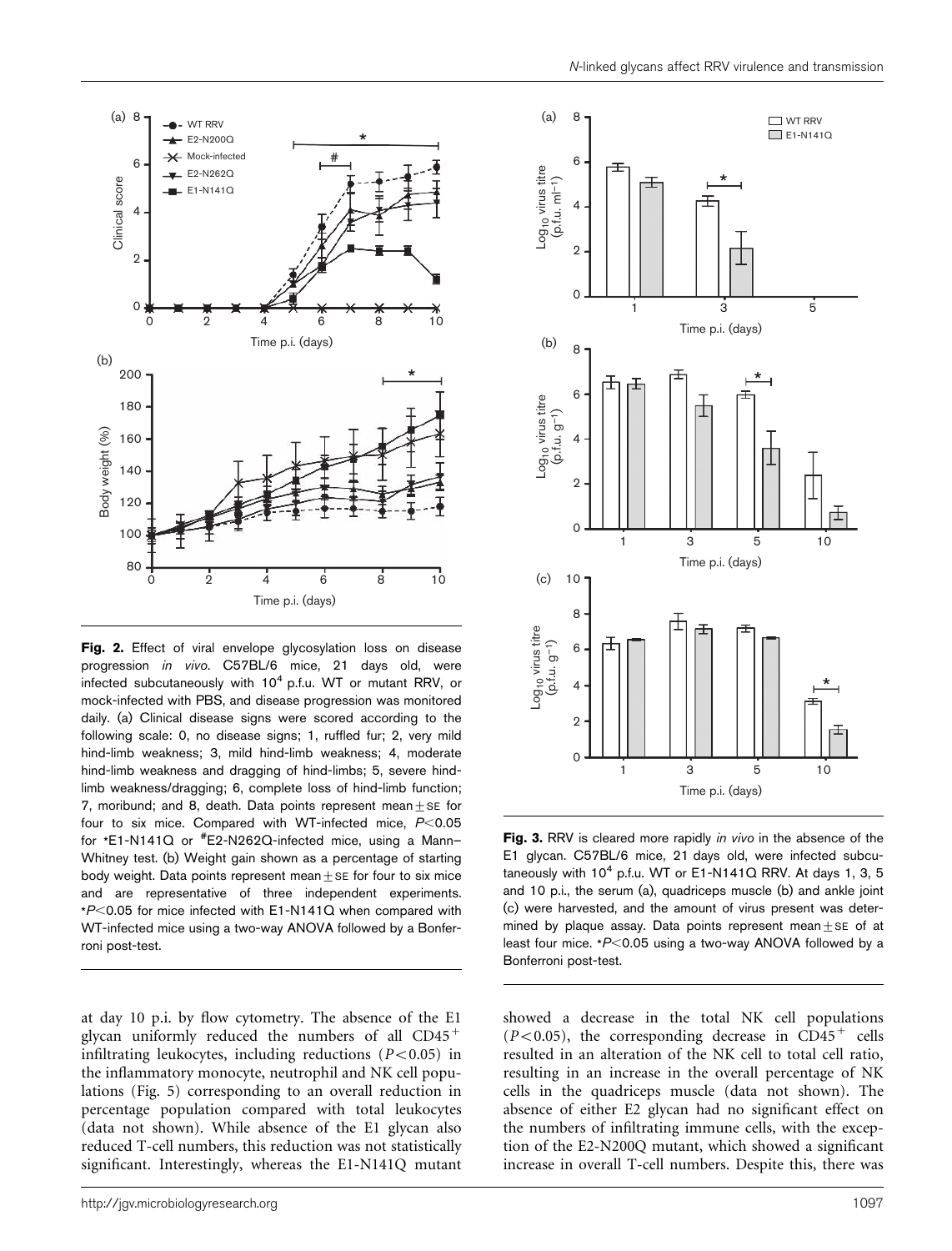

Fig. 4. Inflammation and tissue damage following RRV infection in vivo is less severe in the absence of the E1 glycan. C57BL/6 mice, 21 days old, were mock infected with PBS (a), or infected subcutaneously with  $10^4$  p.f.u. WT RRV (b), E1-N141Q (c), E2-N200Q (d) or E2-N262Q (e). At 10 days p.i., mice were sacrificed and perfused with 4 % paraformaldehyde, and quadriceps muscle was removed. Tissue was paraffin-embedded and 5 µm sections were stained with H&E. Images are representative of at least four mice per group (bars, 100 µm). Quantification of immune infiltrates was performed using ImageJ (f) and analysed using a one-way ANOVA followed by Dunnett's post-test comparing with WT RRV; \*\*\* $P< 0.001$ .

no corresponding increase in the ratio of T-cells to total leukocytes, with the percentage of T-cells being equivalent to that observed in WT RRV (data not shown).

#### Expression of RRV-induced soluble factors is altered in the absence of the E1 glycan

Several proinflammatory cytokines and soluble factors are known to contribute to RRV disease pathogenesis. To determine the effect of virus envelope glycans on the expression of proinflammatory factors, C57BL/6 mice were infected with 10<sup>4</sup> p.f.u. WT or mutant RRV and gene expression was measured in the quadriceps muscle at 10 days p.i.

The expression of monocyte chemotactic protein 1 (MCP-1), TNF- $\alpha$ , IFN- $\gamma$ , IL-6, IL-1 $\beta$  and arginase-1 was significantly increased following infection with WT RRV compared with mock-infected mice. Infection with RRV lacking the E1 glycan resulted in a significant reduction in MCP-1 and arginase-1 expression and a significant increase in the expression of IFN- $\gamma$  compared with that seen for WT RRV (Fig. 6a, c, h). In contrast, no significant differences were seen in the expression of any of the soluble factors assessed in mice infected with RRV lacking either of the two E2 glycans when compared with WT RRV infection (Fig. 6).

#### RRV-induced interferon expression in vivo is affected by the expression of N-linked glycans

Previous studies have shown murine dendritic cells to be robust producers of type I IFN in response to RRV infection, and this is affected by viral glycan expression. In order to further assess the role of N-linked glycans in early IFN production in vivo, quadriceps muscles and ankle joints were collected from RRV WT- and mutantinfected mice at 40 h p.i. and analysed for IFN gene expression. Whereas loss of either of the E2 glycans had little effect on the induction of type I or type II IFN, loss of the E1 glycan resulted in a decrease in type I IFN gene expression and no significant effect on the expression of type II IFN (Fig. 7).

#### RRV infectivity in the mosquito is impaired in the absence of the E2-200 glycan

To determine the importance of viral envelope glycans in the mosquito vector, the rates of infection, viral dissemination and ability of virus to be transmitted were examined following oral exposure of A. vigilax to blood containing  $1.5 \times 10^5$  p.f.u. ml<sup>-1</sup> WT or mutant RRV. At 4 days p.i., mosquitoes were snap-frozen, and legs and bodies were processed separately. For those mosquitoes containing viral RNA in the legs, salivary glands were first dissected from the body before each was processed individually.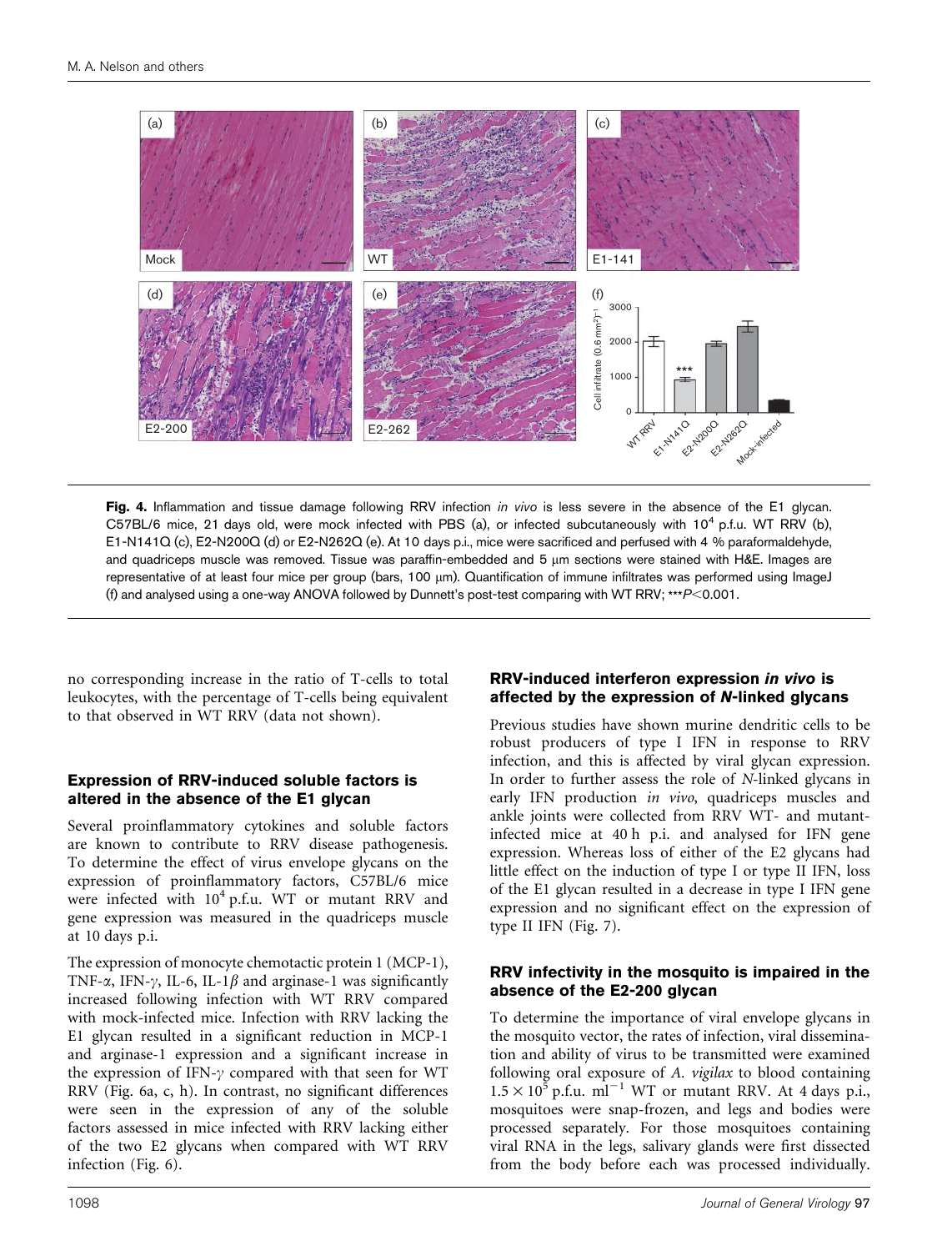

Fig. 5. Absence of the RRV E1 glycan reduces total number of infiltrating leukocytes at peak disease in vivo. Quadriceps muscles were removed from RRV WT- and mutant-infected mice at days 7 and 10 p.i. Cells were isolated, counted and stained for CD45, Gr1, CD11b, pan-NK/NKT, CD3 and CD19 expression. Total leukocyte (CD45<sup>hi</sup>) (a), inflammatory monocyte (Gr1<sup>hi</sup>CD1b<sup>hi</sup>) (b), neutrophil (Gr1<sup>int</sup>CD11b<sup>hi</sup>) (c), and T-cell (CD3<sup>hi</sup>) (d) and NK cell (NK1.1<sup>hi</sup>) (e) populations were determined among total live (propidium iodide-negative) infiltrated cells using various gating strategies. Compared with WT-infected mice, \*P<0.05, \*\*P<0.01, \*\*\*P<0.001 using a one-way ANOVA followed by Dunnett's post-test.

Four mosquitoes had very low levels of RRV RNA in the legs but no detectable RRV RNA in either the body or salivary gland. Levels were confirmed by retesting and, owing to the questionable nature of these results, these four mosquitoes were excluded from the analysis. Similar results have been noted elsewhere, although the reason for such observations remains unknown (Richards et al., 2012).

Of the mosquitoes fed on blood containing WT RRV, 100 % were infected, with viral RNA present in their bodies (Fig. 8d). This was not significantly different from the body infection rates in mosquitoes fed on blood containing RRV that lacked the E1 (95.0 %) or the E2-262 (94.1 %) glycans; however, the body infection rate was significantly reduced in mosquitoes fed the E2-N200Q glycan (75.0 %). Disseminated infection rates were not significantly different in mosquitoes fed RRV that lacked any of the glycans (65.0–95.0 %) compared with mosquitoes fed WT RRV (84.2 %). Similarly, the salivary gland infection rates were not significantly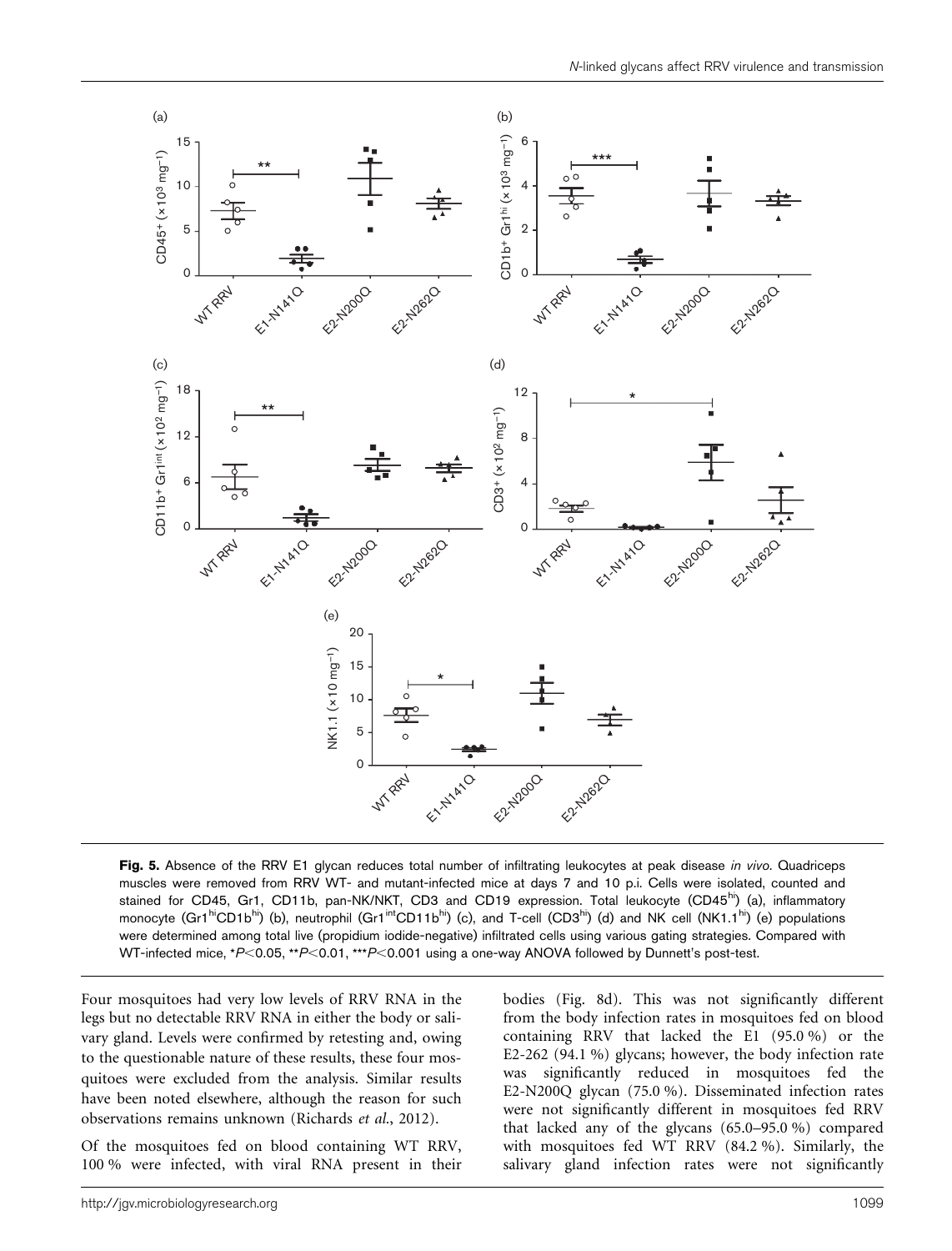

Fig. 6. RRV-induced cytokine expression is altered in the absence of the E1 glycan. C57BL/6 mice, 21 days old, were infected subcutaneously with 10<sup>4</sup> p.f.u. WT or mutant RRV, or mock-infected with PBS. At 10 days p.i., mice were sacrificed and total RNA was isolated from quadriceps muscle. MCP-1 (a), TNF- $\alpha$  (b), IFN- $\gamma$  (c), IL-6 (d), IL-10 (e), IL-1 $\beta$  (f), TGF- $\beta$ (g) and arginase 1 (h) mRNA expression was analysed by quantitative real-time PCR (qRT-PCR), with data normalized to the housekeeping gene HPRT1 and shown as relative expression. Data points represent mean $\pm$ se of four to ten mice per group. Compared with WT-infected mice, \*P<0.05, using a one-way ANOVA followed by Dunnett's post-test.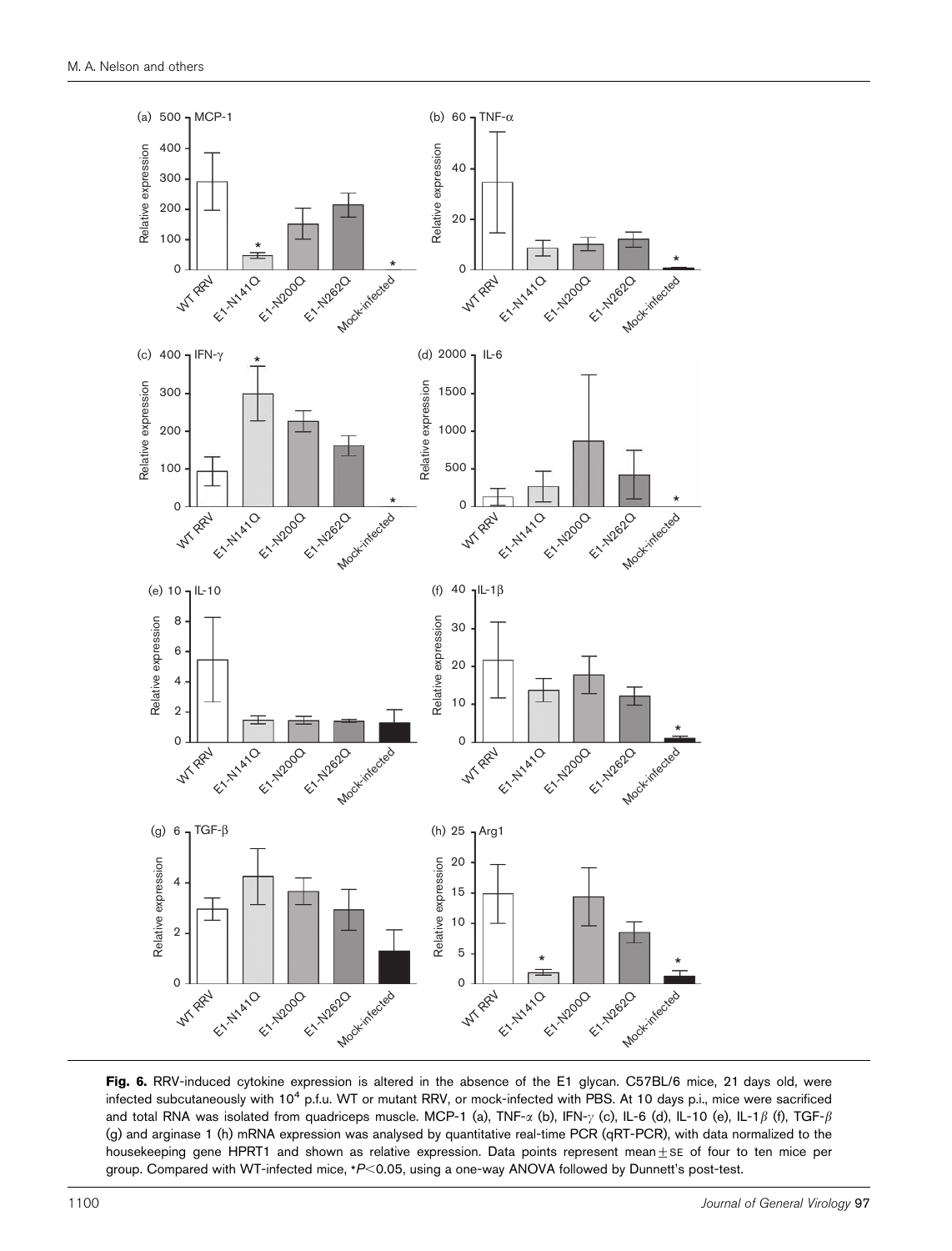

Fig. 7. RRV-induced IFN expression in vivo is affected by the expression of N-linked glycans. C57BL/6 mice, 21 days old, were infected subcutaneously with 10<sup>4</sup> p.f.u. WT or mutant RRV, or mock-infected with PBS. At 40 h p.i., mice were sacrificed and total RNA was isolated from quadriceps muscles (a) and ankle joints (b). IFN- $\alpha$  (i), IFN- $\beta$  (ii) and IFN- $\gamma$  (iii) mRNA expression was analysed by qRT-PCR, with data normalized to the housekeeping gene HPRT1 and shown as relative expression. Data points represent mean $\pm$ SE of four to ten mice per group. Compared with WT-infected mice, \*P<0.05,  $*P$ <0.01 using a one-way ANOVA followed by Dunnett's post-test.

different in mosquitoes fed RRV that lacked any of the glycans (45.0–90.0 %) compared with mosquitoes fed WT RRV (63.2 %). No infection of bodies or legs was seen in mosquitoes fed on sheep blood alone.

The total number of viral RNA copies present in the body, leg and salivary gland samples varied substantially within each group. As a result, no significant differences were seen in the total number of viral RNA copies within mosquito bodies, legs or salivary glands when mosquitoes fed on blood containing WT RRV were compared with those fed on blood containing any of the mutant viruses (Fig. 8).

### **DISCUSSION**

Alphavirus envelope protein N-linked glycosylation plays a potential role in a number of processes, including viral replication and infectivity, and is an important determinant of both tissue tropism and host antiviral responses (Rogers & Heise, 2009). In this study, we used three single-site asparagine to glutamine glycosylation mutants

http://jgv.microbiologyresearch.org 1101

to determine the role of each glycan in RRV replication in vitro, pathogenesis in vivo and replication, dissemination and transmission in the mosquito vector.

As the type of glycans expressed on the E1 and E2 glycoproteins are species-specific, we used mutants generated in both mammalian cell and mosquito cell culture to thoroughly investigate the potential of envelope glycosylation to affect viral replication in vitro. We found that, despite binding at similar levels to WT, the loss of N-linked glycans at the E1-141 site resulted in a reduction in virus output in mammalian cells only, regardless of whether the source of the virus was initially of mammalian or mosquito origin. The E1 protein directs the membrane fusion process, while E2 is postulated to function as a cell receptor-binding domain for several alphaviruses (Strauss & Strauss, 1994), which may help to explain the distinction in replication between the E1-141 mutant and the E2 mutants.

A study by Shabman et al. (2008) found that mosquitoderived RRV lacking E1 glycosylation displayed a similar growth defect in mammalian cells, further supporting the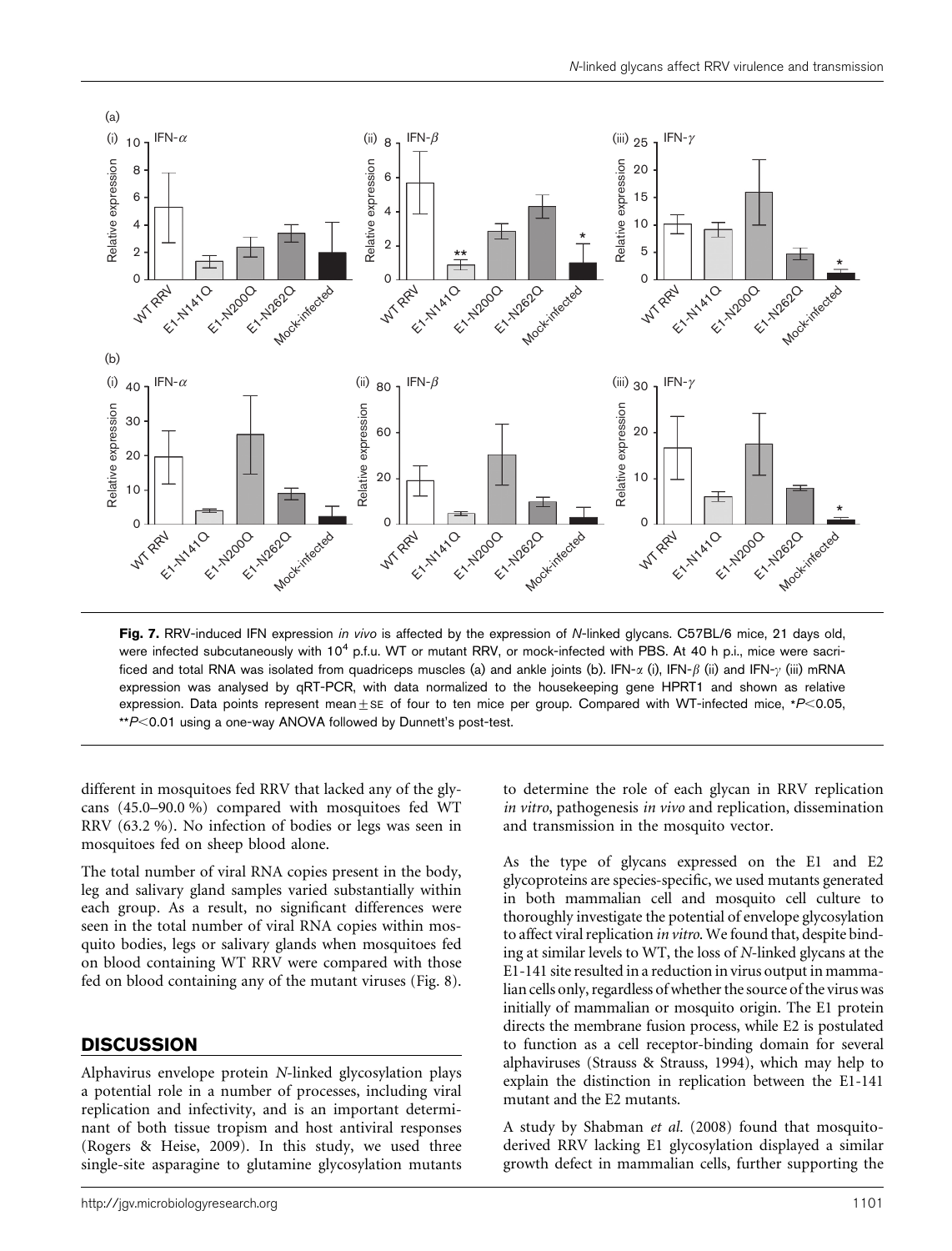

Fig. 8. Viral RNA present in A. vigilax mosquitoes following ingestion with RRV. Mosquitoes were orally infected with 10<sup>5</sup> p.f.u. ml<sup>-1</sup> WT or mutant RRV diluted in sheep blood or mock-infected with sheep blood alone. After 4 days, mosquitoes were harvested and viral RNA was extracted from the bodies and legs; or bodies, legs and separated salivary glands for those with disseminated infections, as defined by the presence of viral RNA in the legs. RNA was reverse transcribed and cDNA was quantified using qRT-PCR. Data are expressed as the total number of RRV RNA copies per body (a), leg (b) or salivary gland (c) or as the number of virus-positive bodies or legs compared with the total number engorged, to give the rate of infection or dissemination, respectively (d). The potential for transmission was determined by the salivary gland infection rate, expressed as the number of virus-positive salivary glands compared with the total number engorged. No significant differences were seen between sample groups using a Kruskal–Wallis test followed by Dunn's multiple comparison posttest; however, all groups had significantly higher RRV RNA than mock-infected controls for body and leg samples (a, b, c).  $*P<$ 0.05, using Fisher's exact test (d). ND, Not done.

requirement for the glycan at E1-141 for optimal virion production. Whether the E1 glycan is important for the fusion event required to release the virus capsid and genome from the entry lysosome or for the fusion event during virus particle release is yet to be determined.

Using our well-established mouse model we have shown for the first time, we believe, that RRV envelope glycans are important in disease pathogenesis in vivo. To date, studies have demonstrated a role for RRV N-linked glycans in vitro, showing induction of high levels of type I IFN by RRV in myeloid dendritic cells is dependent on envelope protein complex N-linked glycans (Shabman et al., 2008). In our study we showed that despite a reduction in replication in vitro, RRV lacking the complex E1-141 glycan replicated to similar peak titres in mice, with a subsequent increase in viral clearance corresponding to an increase in IFN- $\gamma$ . The E1 complex glycan was required for the development of severe musculoskeletal disease, and its ablation resulted in a decrease in myositis in parallel with a decrease

in arginase-1 and MCP-1. We have previously shown both arginase-1 and MCP-1 to be elevated in RRV infection. Arginase-1 has been shown to be associated with alternatively activated macrophages and tissue repair, and is elevated in RRV-infected WT mice at peak disease in a complement C3-dependent manner (Morrison et al., 2008). MCP-1 is required for the development of severe alphavirus-induced musculoskeletal disease, including myositis, osteoclastogenesis and bone loss (Chen et al., 2015; Rulli et al., 2009). We hypothesize that the E1 complex glycan contributes to viral activation of the mammalian innate immune response, resulting in upregulation of MCP-1 and a subsequent increase in chemotaxis of inflammatory cells to sites of viral infection, as well as assisting in fibrosis and tissue repair by alternatively activated macrophages. In addition, our results confirm previous in vitro work demonstrating a role for alphaviral N-linked glycans in the production of IFN; however, our in vivo results suggest that E1 glycans contribute to IFN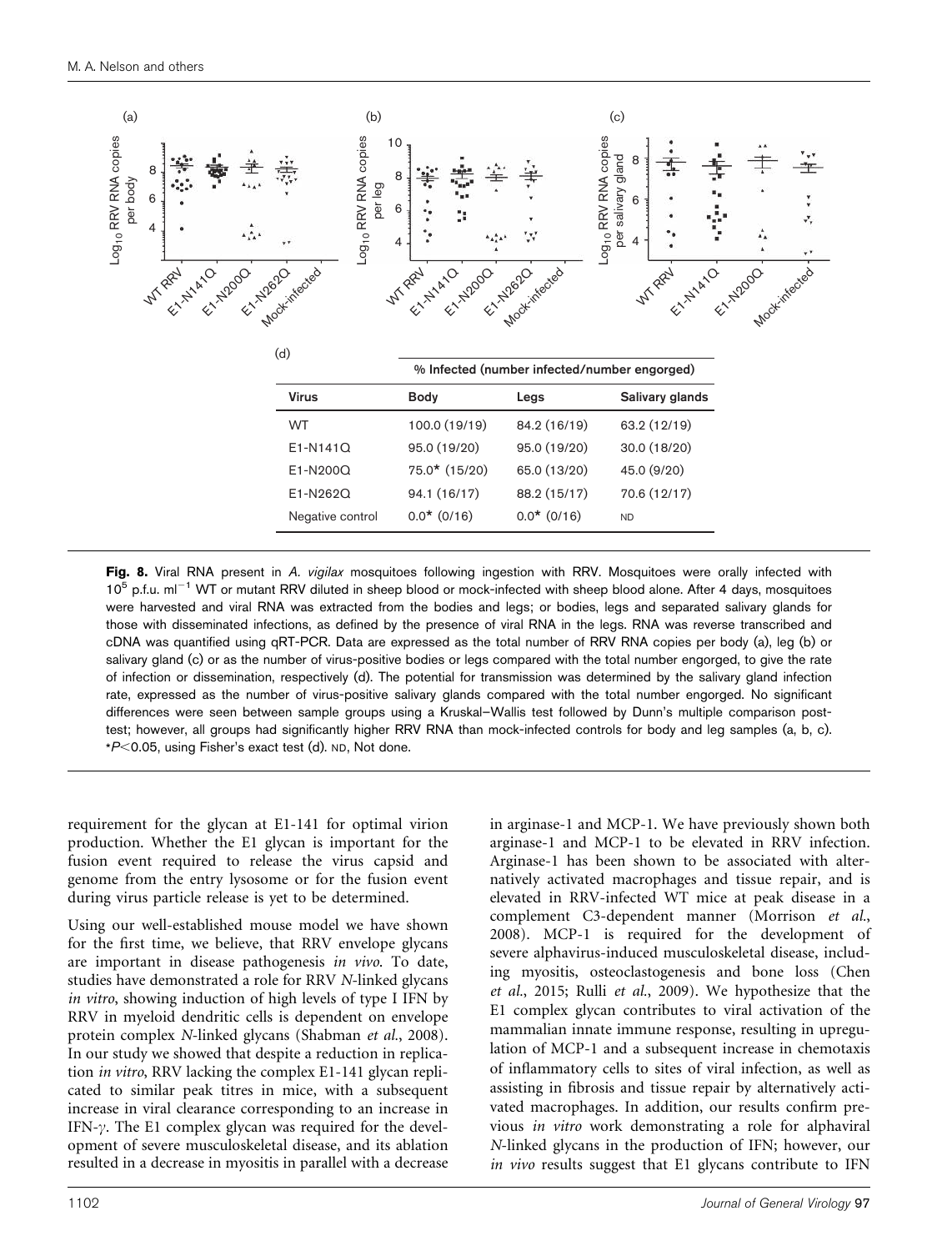induction more than either of the single E2 glycans. We also show that the complex sugar on the E1 glycoprotein of RRV may act to suppress IFN- $\gamma$  induction as RRV E1-N141O induced higher levels of IFN- $\nu$  in vivo compared with WT RRV at peak disease.

In a previous study, we showed that activation of the complement system by the mannose-binding lectin (MBL) pathway is required for RRV disease development (Gunn et al., 2012). MBL deposition was increased on the surface of RRV-infected cells, and in a subsequent study we found that RRV can bind directly to MBL, most likely through a glycan/lectin (Foo et al., 2015). Therefore, we hypothesize that, in this study, N-linked glycans contributed to disease severity by acting as ligands for MBL binding, activating complement and contributing to the activation and/or recruitment of inflammatory macrophages. However, further studies are needed to support this hypothesis and determine the exact role of RRV envelope glycans in the activation of the MBL pathway.

Arbovirus transmission from vector to vertebrate host is a crucial process that determines whether the virus will successfully establish an infection. For a virus to be transmitted, it must first infect the mosquito and multiply within the midgut (mesenteron), before escaping to disseminate throughout the rest of the body. Once outside the midgut, the virus must infect and replicate within the salivary glands, releasing virus into the saliva, and thereby enabling transmission to a host during feeding (Hardy et al., 1983). For successful transmission, the virus must overcome several barriers, including the mesenteronal infection, mesenteronal escape, salivary gland infection and salivary gland escape barriers (Hardy et al., 1983). Using A. vigilax, one of the major vectors responsible for the transmission of RRV, we showed that a loss of the E2 N-linked glycan at the E2-200 position reduces the ability of mosquitoes to become infected with RRV. However, once infected, the loss of the E2-200 glycan may not significantly affect the mosquito's potential to transmit RRV, as seen by the similar rate of salivary gland infection.

In the past decade there have been a number of studies focused on the role of envelope proteins in arbovirus replication in the mosquito vector and virus transmission to the mammalian host, although the majority of these have focused on mutations that are unlikely to affect glycan expression (Ashbrook et al., 2014; de Lamballerie et al., 2008; Jupille et al., 2013; Ng & Hapuarachchi, 2010; Silva et al., 2014; Tsetsarkin & Weaver, 2011). A number of studies, however, have revealed a role for virus glycosylation in both mammalian virulence and transmission via the mosquito vector. Studies on West Nile virus have shown envelope-glycosylated strains have increased neuroinvasiveness (Beasley et al., 2005; Shirato et al., 2004) and that removal of glycosylation results in a significantly attenuated virus that may serve as a vaccine candidate (Whiteman et al., 2010). Similar to our findings, removal of viral envelope protein glycans decreased the vector

competence of West Nile virus in Culex tarsalis and Culex pipiens mosquitoes (Moudy et al., 2009; Van Slyke et al., 2013). A recent structural study by Crispin et al. (2014) found that the alphavirus E1 glycan is heavily affected by the host species whereas the glycan processing of E2 is more restricted, displaying heterogeneous glycosylation. Further studies are required in order to determine if the differences observed in this study can be partially explained by the difference in glycan processing of the E1 versus E2 glycoproteins.

In summary, RRV N-linked glycans are critical determinants of mammalian virulence in vivo and viral replication in the mosquito vector. Loss of the E1 glycan (whether the pauci-mannose or the complex oligosaccharide) resulted in reduced production of infectious virions in vitro and a reduction in disease severity in vivo. This reduction suggests a critical role for the E1 glycan in virion production and in inducing RRV-associated musculoskeletal disease, which in part appears to be due to its role in stimulating the production of MCP-1 and suppressing the production of IFN- $\gamma$ . Loss of the E2 glycans had little effect on virus replication and virulence in the mammalian host; however, a loss of glycosylation at E2-200 resulted in a significant reduction in the infectivity of A. vigilax, thereby potentially affecting its efficiency as a vector for RRV transmission. Despite this reduction, no differences were observed in the rate of salivary gland infection, and therefore additional studies are required to fully assess the role of the E2-200 glycan in RRV transmission by the A. vigilax vector. Overall, the results of this study demonstrate that viral glycans play a critical role in the pathology of RRV disease and in transmission by the mosquito vector, suggesting viral glycans as a potential target for the development of therapeutic intervention.

## METHODS

**Cells and viruses.** Vero cells (ATCC CCL-81) were grown at  $37^{\circ}$ C with a 5 %  $CO<sub>2</sub>$  atmosphere in Opti-MEM I Reduced-Serum Medium supplemented with 3 % FCS. C6/36 Aedes albopictus mosquito cells (ATCC CRL-1660) were grown at 29  $^{\circ}$ C with a 5 % CO<sub>2</sub> atmosphere in RPMI 1640 supplemented with 10 % FCS.

WT (T48 strain) RRV was generated from the full-length T48 cDNA clone, kindly provided by Dr Richard Kuhn (Kuhn et al., 1991). The full-length cDNA clone was also used to generate recombinant strains of RRV, each containing a single mutation at one of the three viral envelope N-linked glycosylation sites. Asparagine (N) residues at either E1-141, E2-200 or E2-262 were converted to glutamine (Q) residues using site-directed mutagenesis, with mutations confirmed by sequence analysis.

WT and mutant cDNA clones were linearized by SacI digestion, and full-length RNA transcripts were generated by *in vitro* transcription using SP6 RNA polymerase (Ambion). All transcripts were transfected into Vero cells by electroporation, and supernatants were collected after 24 h. Supernatants were either stored at  $-80$  °C or concentrated through a 20 % (w/v) sucrose cushion at 75 000  $\mathbf{g}$ , 4 °C for 5 h and resuspended in PBS before storage. Viral titres were determined by standard plaque assay on Vero cells, in which 10-fold serial dilutions of supernatants were added to Vero cell monolayers and incubated for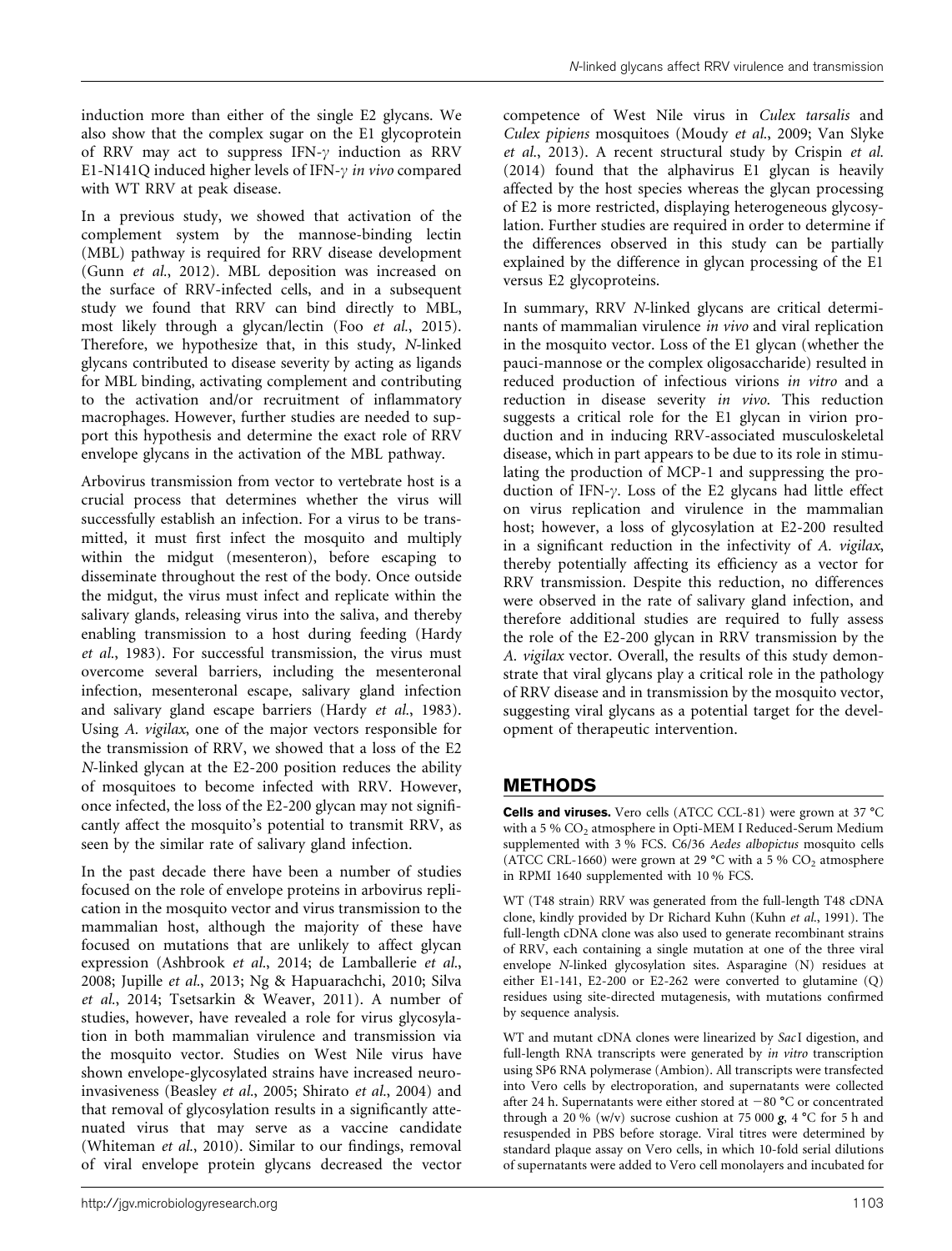1 h at 37 °C, 5 %  $CO<sub>2</sub>$ . Virus dilutions were then removed and cells were overlaid with growth medium containing 1 % agarose. After 48 h incubation at 37 °C, 5 %  $CO_2$ , semi-solid medium was removed and cells were visualized with 0.1 % crystal violet in 20 % ethanol.<br>Titres were expressed as  $p.f.u. ml^{-1}$ . To confirm that each of the introduced mutations corresponded with a loss of glycosylation site, concentrated virions were analysed using SDS-PAGE, with all showing an E1 or E2 mobility shift indicative of the loss of an N-linked glycan (data not shown).

Unless otherwise stated, experiments were carried out using virus obtained from mammalian cell culture (Vero); however, some were carried out using virus obtained from mosquito cell culture. For these viral stocks, mammalian cell-derived virus was passaged through C6/36 cells using an m.o.i. of 0.1. After 24 h, virus was harvested, concentrated, titrated and stored as described for mammalian cellderived virus.

**Viral replication in vitro.** For in vitro replication studies, Vero and C6/36 cells were infected at an m.o.i. of 0.1. Virus was suspended in serum-free growth medium and added to cells for 1 h at either 37  $^{\circ}$ C (Vero) or  $29 \text{ °C}$  (C6/36). Following the attachment phase, virus was removed, cells were washed three times with PBS, and 1 ml fresh, serum-containing growth medium was added. At 0, 2, 4, 6, 12, 24 and 48 h p.i., supernatant was collected and cell monolayers were washed three times with a final volume of 450 µl PBS. Supernatant and washes were pooled, and centrifuged to remove any remaining cells, and viral titres were determined by plaque assay on Vero cells.

Viral infection of mice. C57BL/6 mice were obtained from the Animal Resource Centre (Perth, Australia) and bred in-house. All animal experiments were performed according to methods and conditions approved by the Animal Ethics Committee of Griffith University. Twenty-day-old mice with equal sex distribution were inoculated subcutaneously in the thorax below the right forelimb with 10<sup>4</sup> p.f.u. WT or mutant virus diluted in PBS to a final volume of 50 µl. Mock-infected mice were inoculated with 50 µl PBS as a negative control. Mice were weighed and examined daily for signs of disease, scoring disease symptoms based on animal strength and hind-leg paralysis, as described previously (Morrison et al., 2006), according to the following scale: 0, no disease signs; 1, ruffled fur; 2, very mild hind-limb weakness; 3, mild hind-limb weakness; 4, moderate hind-limb weakness and dragging of hind-limbs; 5, severe hind-limb weakness/dragging; 6, complete loss of hind-limb function; 7, moribund; and 8, death.

Infections with RRV mutants that differed significantly from that seen following WT RRV infection were further investigated to assess viral clearance. At 1, 3 and 5 days p.i., serum, quadriceps muscle and ankle joint were harvested and weighed, the tissues were homogenized in 1 ml PBS, and the amount of infectious virus was determined by plaque assay on Vero cells [expressed as p.f.u.  $(g \text{ tissue})^{-1}$ ].

Histology. To assess inflammation, mice were sacrificed at 10 days p.i. and perfused with either 4 % paraformaldehyde (PFA) or PBS. For histology, quadriceps muscles were collected and fixed in 4 % PFA before paraffin-embedding. Five-micrometre sections of tissues were prepared and stained with H&E (QIMR Histochemistry Laboratory).

Detection of leukocyte infiltrates in quadriceps. Quadriceps muscles were removed and processed as described previously (Herrero *et al.*, 2013). In brief, muscles were harvested, digested with buffer containing 2 mg collagenase IV (Worthington)ml<sup>-1</sup>, 0.1 mg DNase I  $(Sigma)$  m<sub>g</sub>  $\sim$  m<sub>g</sub>  $\sim$  m<sub>g</sub>  $\sim$  m<sub>g</sub>  $\sim$  mg  $\sim$  mg  $\sim$  mg  $\sim$  mg  $\sim$  mg  $\sim$  mg  $\sim$  mg  $\sim$  mg  $\sim$  mg  $\sim$  mg  $\sim$  mg  $\sim$  mg  $\sim$  mg  $\sim$  mg  $\sim$  mg  $\sim$  mg  $\sim$  mg  $\sim$  mg  $\sim$  mg  $\sim$  mg  $\sim$  mg  $\sim$  mg  $\sim$ (Corning Falcon) cell strainers and counted with trypan blue to determine viable population. Non-specific binding to Fc receptors was blocked by incubating samples with anti-mouse  $Fc\gamma$  RII/III (clone

2.4G2; BD Pharmingen) and cells were then stained with a panel of fluorochrome-conjugated anti-mouse antibodies inclusive of CD45- PE-Cy5 (clone 30-F11; eBioscience), NK1.1-PE-Cy7 (clone PK136; eBioscience), CD3<sub>s</sub>-FITC (clone 145-2C11; BD Pharmingen), CD11b-FITC (clone M1/70; BD Pharmingen) and Ly-6C-APC (clone HK1.4; eBioscience) before being read on a CyAn ADP flow cytometer (Beckman Coulter). All subsequent post-analyses were performed using the Kaluza program.

Real-time PCR. For cytokine and viral RNA analysis, total RNA was isolated from quadriceps muscle or ankle joints using TriReagent (Ambion) according to the manufacturer's instructions. RNA was reverse transcribed using random primers (Promega) and cDNA was generated with Moloney murine leukemia virus (M-MLV) reverse transcriptase (Sigma). Quantitative real-time PCR (CFX96 Touch; Bio-Rad) was performed on 50 ng cDNA using commercially available QuantiTec primers for MCP-1, TNF- $\alpha$ , IFN- $\gamma$ , IL-6, arginase 1, IL-10, IL-1 $\beta$ , IFN- $\alpha$  and IFN- $\beta$  (Qiagen) or primers purchased from Sigma-Aldrich with the sequences TGF- $\beta$  F: 5'-CAACGCCATCTA-TGAGAAAACC-3', and TGF- $\beta$  R: 5'-AAGCCCTGTATTCCGT-CTCC-3' with FastStart SYBR Green Master Mix (Roche).

**Viral infection in mosquitoes.** Three-day-old A. vigilax mosquitoes were orally infected with WT or mutant virus diluted in sheep blood to give a final concentration of  $1.6 \times 10^5$  p.f.u. ml<sup>-1</sup>. Mosquitoes fed on sheep blood containing no virus were used as a negative control. Mosquitoes were allowed to feed through a porcine intestinal membrane for 1.5 h, and fully engorged females were held under insectary conditions (27 °C, 70 % relative humidity, photoperiod of 12 h L : 12 h D with 1 h crepuscular periods, fed on a 15 % sucrose solution) for 4 days. The legs and bodies of each mosquito were then snap-frozen separately in 140 µl grinding medium (RPMI with L-glutamime, GlutaMAX, 5 % FBS, 2 % penicillin/streptomycin, 0. 1 % Fungizone) and stored at  $-80$  °C until processing.

To detect virus, samples were thawed on ice, and homogenized using a motorized micropestle, and viral RNA was extracted using a QIAamp Viral RNA Mini kit (Qiagen) with a DNase set (Qiagen) to remove mosquito genomic DNA, according to the manufacturer's protocol. RNA was reverse transcribed using random primers (Promega) and cDNA was generated with M-MLV Reverse Transcriptase (Sigma). Viral cDNA was quantified by real-time PCR (Bio-Rad) with a primer set targeted against the Nsp4 gene region (F, 5'-ACCCGACAGTGGCTAGTTAC-3'; R, 5'-CGGTTGGTGGTA-AGCATGAT-3'), using FastStart SYBR Green Master Mix (Roche). Quantification was achieved by comparing against a standard curve generated from the T48 infectious clone, with a limit of detection of 64 copies per qPCR run, equivalent to a total of 1400 copies of viral RNA in the original mosquito sample.

Mosquito legs were initially analysed, with those containing viral RNA indicating a disseminated infection. Intact bodies from nondisseminated infections were analysed for the presence of viral RNA in order to confirm initial infection. For samples with disseminated infections, salivary glands were dissected from bodies and processed separately from the body remnants for the presence of viral RNA, with the presence of viral RNA in the salivary gland indicating the ability of the virus to be transmitted. The mosquito body infection rate was determined as the number of virus-positive bodies compared with the total number engorged; the rate of dissemination was determined as the number of virus-positive legs compared with the total number engorged; and the rate of salivary gland infection was determined as the number of mosquitoes with virus-positive salivary glands compared with the total number engorged.

Statistical analysis. Viral replication in vitro, mouse weight gain and in vivo viral clearance were analysed using a two-way ANOVA followed by a Bonferroni post-test, and cytokine gene expression was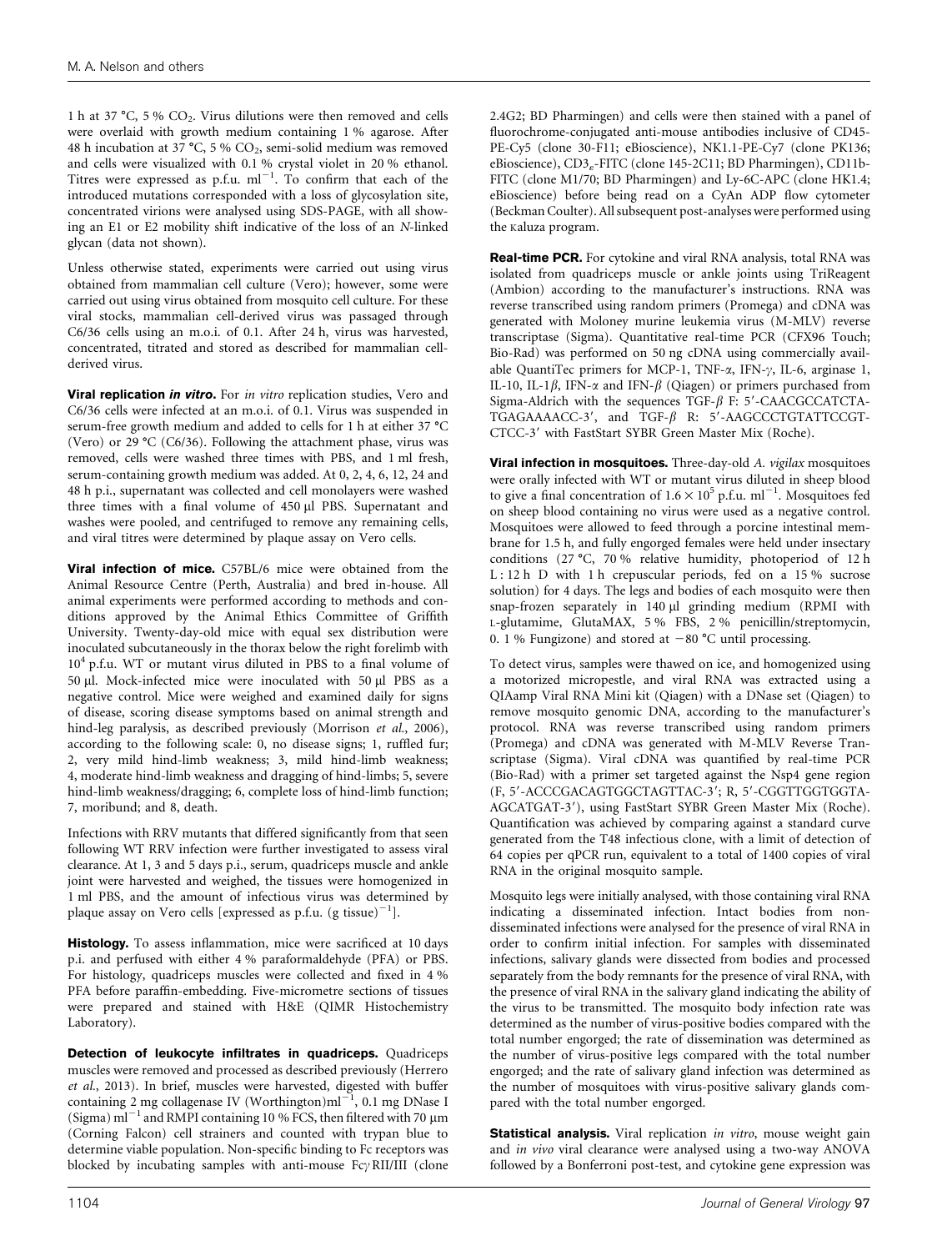#### ACKNOWLEDGEMENTS

This project was supported by the Australian Research Council (ARC), the Australian National Health and Medical Research Council (NHMRC) and Department of Innovation, Industry, Science and Research grants to S. M. (grants DP0774082, APP508600, BF030013). S. M. is the recipient of an Australian NHMRC Senior Research Fellowship (APP1059167). L. J. H. is the recipient of an ARC Discovery Early Career Researcher Award (140101493). S. M. was the recipient of an ARC Future Fellowship (FT0991272). We thank Mr Glynn Rees and QIMR Histochemistry Laboratory for immunohistochemical staining.

#### REFERENCES

Aaskov, J. G., Mataika, J. U., Lawrence, G. W., Rabukawaqa, V., Tucker, M. M., Miles, J. A. & Dalglish, D. A. (1981). An epidemic of Ross River virus infection in Fiji, 1979. Am J Trop Med Hyg 30, 1053–1059.

Arankalle, V. A., Shrivastava, S., Cherian, S., Gunjikar, R. S., Walimbe, A. M., Jadhav, S. M., Sudeep, A. B. & Mishra, A. C. (2007). Genetic divergence of chikungunya viruses in India (1963– 2006) with special reference to the 2005–2006 explosive epidemic. J Gen Virol 88, 1967–1976.

Ashbrook, A. W., Burrack, K. S., Silva, L. A., Montgomery, S. A., Heise, M. T., Morrison, T. E. & Dermody, T. S. (2014). Residue 82 of the chikungunya virus E2 attachment protein modulates viral dissemination and arthritis in mice. J Virol 88, 12180–12192.

Beasley, D. W., Whiteman, M. C., Zhang, S., Huang, C. Y., Schneider, B. S., Smith, D. R., Gromowski, G. D., Higgs, S., Kinney, R. M. & Barrett, A. D. (2005). Envelope protein glycosylation status influences mouse neuroinvasion phenotype of genetic lineage 1 West Nile virus strains. J Virol 79, 8339–8347.

Butters, T. D., Hughes, R. C. & Vischer, P. (1981). Steps in the biosynthesis of mosquito cell membrane glycoproteins and the effects of tunicamycin. Biochim Biophys Acta 640, 672–686.

Chen, W., Foo, S. S., Taylor, A., Lulla, A., Merits, A., Hueston, L., Forwood, M. R., Walsh, N. C., Sims, N. A. & other authors (2015). Bindarit, an inhibitor of monocyte chemotactic protein synthesis, protects against bone loss induced by chikungunya virus infection. J Virol 89, 581–593.

Crispin, M., Harvey, D. J., Bitto, D., Bonomelli, C., Edgeworth, M., Scrivens, J. H., Huiskonen, J. T. & Bowden, T. A. (2014). Structural plasticity of the Semliki Forest virus glycome upon interspecies transmission. J Proteome Res 13, 1702–1712.

Dalrymple, J. M., Schlesinger, S. & Russell, P. K. (1976). Antigenic characterization of two Sindbis envelope glycoproteins separated by isoelectric focusing. Virology 69, 93–103.

Davis, N. L., Pence, D. F., Meyer, W. J., Schmaljohn, A. L. & Johnston, R. E. (1987). Alternative forms of a strain-specific neutralizing antigenic site on the Sindbis virus E2 glycoprotein. Virology 161, 101–108.

de Lamballerie, X., Leroy, E., Charrel, R. N., Ttsetsarkin, K., Higgs, S. & Gould, E. A. (2008). Chikungunya virus adapts to tiger mosquito via evolutionary convergence: a sign of things to come? Virol J 5, 33.

Foo, S. S., Chen, W., Taylor, A., Sheng, K. C., Yu, X., Teng, T. S., Reading, P. C., Blanchard, H., Garlanda, C. & other authors (2015). Role of pentraxin 3 in shaping arthritogenic alphaviral disease: from enhanced viral replication to immunomodulation. PLoS Pathog 11, e1004649.

Fraser, J. R. (1986). Epidemic polyarthritis and Ross River virus disease. Clin Rheum Dis 12, 369–388.

Garoff, H., Simons, K. & Renkonen, O. (1974). Isolation and characterization of the membrane proteins of Semliki Forest virus. Virology 61, 493–504.

Garoff, H., Frischauf, A. M., Simons, K., Lehrach, H. & Delius, H. (1980). Nucleotide sequence of cDNA coding for Semliki Forest virus membrane glycoproteins. Nature 288, 236–241.

Gunn, B. M., Morrison, T. E., Whitmore, A. C., Blevins, L. K., Hueston, L., Fraser, R. J., Herrero, L. J., Ramirez, R., Smith, P. N. & other authors (2012). Mannose binding lectin is required for alphavirus-induced arthritis/myositis. PLoS Pathog 8, e1002586.

Hakimi, J. & Atkinson, P. H. (1980). Growth-dependent alterations in oligomannosyl glycopeptides expressed in Sindbis virus glycoproteins. Biochemistry 19, 5619–5624.

Hardy, J. L., Houk, E. J., Kramer, L. D. & Reeves, W. C. (1983). Intrinsic factors affecting vector competence of mosquitoes for arboviruses. Annu Rev Entomol 28, 229–262.

Harley, D., Sleigh, A. & Ritchie, S. (2001). Ross River virus transmission, infection, and disease: a cross-disciplinary review. Clin Microbiol Rev 14, 909–932.

Herrero, L. J., Sheng, K. C., Jian, P., Taylor, A., Her, Z., Herring, B. L., Chow, A., Leo, Y. S., Hickey, M. J. & other authors (2013). Macrophage migration inhibitory factor receptor CD74 mediates alphavirus-induced arthritis and myositis in murine models of alphavirus infection. Arthritis Rheum 65, 2724–2736.

Hsieh, P. & Robbins, P. W. (1984). Regulation of asparagine-linked oligosaccharide processing. Oligosaccharide processing in Aedes albopictus mosquito cells. J Biol Chem 259, 2375–2382.

Hsieh, P., Rosner, M. R. & Robbins, P. W. (1983). Host-dependent variation of asparagine-linked oligosaccharides at individual glycosylation sites of Sindbis virus glycoproteins. J Biol Chem 258, 2548–2554.

Jupille, H. J., Medina-Rivera, M., Hawman, D. W., Oko, L. & Morrison, T. E. (2013). A tyrosine-to-histidine switch at position 18 of the Ross River virus E2 glycoprotein is a determinant of virus fitness in disparate hosts. J Virol 87, 5970–5984.

Keegstra, K., Sefton, B. & Burke, D. (1975). Sindbis virus glycoproteins: effect of the host cell on the oligosaccharides. J Virol 16, 613–620.

Klimstra, W. B., Nangle, E. M., Smith, M. S., Yurochko, A. D. & Ryman, K. D. (2003). DC-SIGN and L-SIGN can act as attachment receptors for alphaviruses and distinguish between mosquito celland mammalian cell-derived viruses. J Virol 77, 12022–12032.

Knight, R. L., Schultz, K. L. W., Kent, R. J., Venkatesan, M. & Griffin, D. E. (2009). Role of N-linked glycosylation for Sindbis virus infection and replication in vertebrate and invertebrate systems. J Virol 83, 5640–5647.

Kuhn, R. J., Niesters, H. G. M., Hong, Z. & Strauss, J. H. (1991). Infectious RNA transcripts from Ross River virus cDNA clones and the construction and characterization of defined chimeras with Sindbis virus. Virology 182, 430–441.

Leavitt, R., Schlesinger, S. & Kornfeld, S. (1977). Tunicamycin inhibits glycosylation and multiplication of Sindbis and vesicular stomatitis viruses. J Virol 21, 375–385.